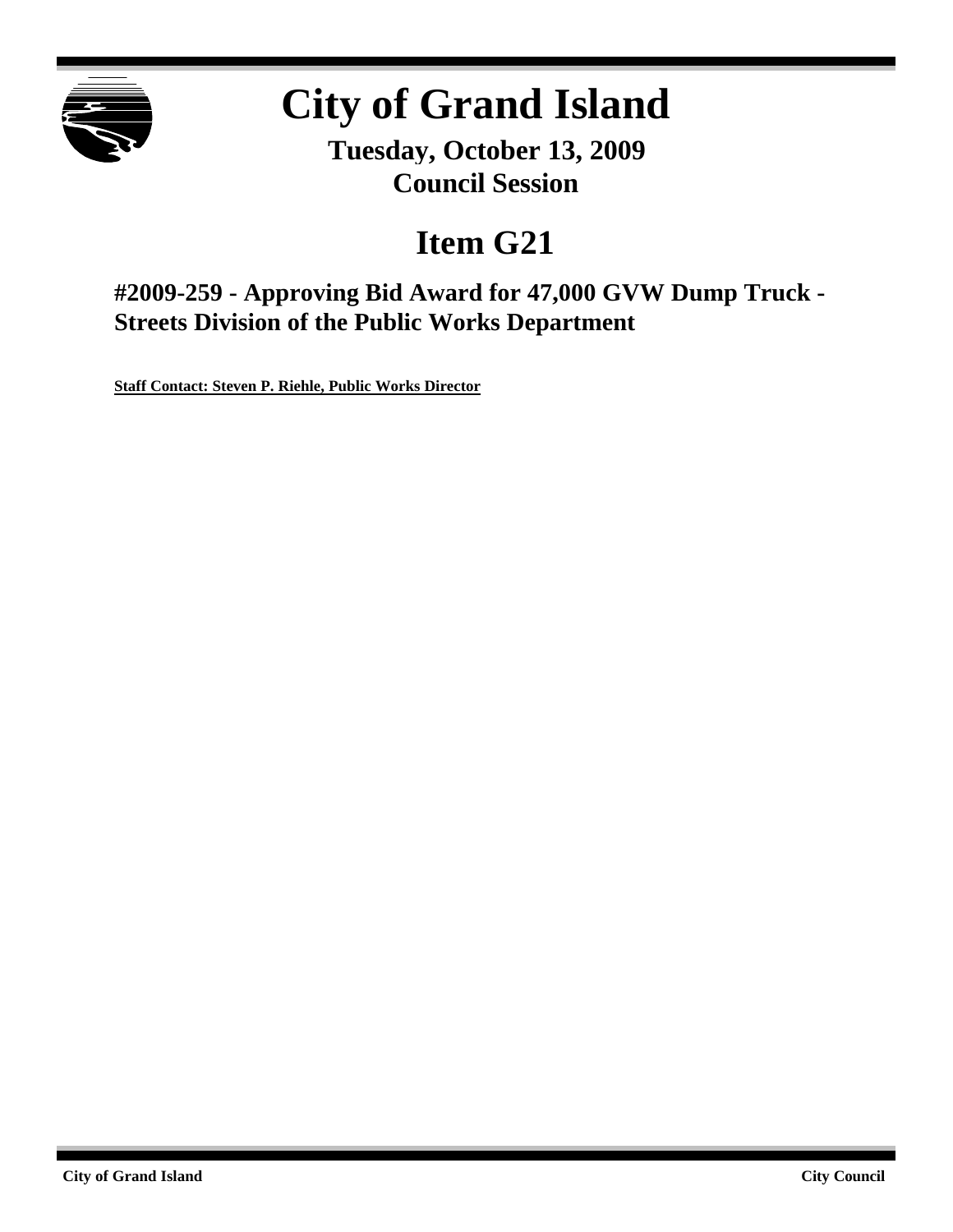## **Council Agenda Memo**

| From:                | Steven P. Riehle, Public Works Director                                                            |
|----------------------|----------------------------------------------------------------------------------------------------|
| <b>Meeting:</b>      | October 13, 2009                                                                                   |
| Subject:             | Approving Bid Award for 47,000 GVW Dump Truck -<br>Streets Division of the Public Works Department |
| Item $#$ 's:         | $G-21$                                                                                             |
| <b>Presenter(s):</b> | Steven P. Riehle, Public Works Director                                                            |

#### **Background**

On September 16, 2009 the Streets Division of the Public Works Department advertised for bids for the purchase of one (1) minimum 47,000 GVW Dump Truck. Funds for the truck were in the approved 2009/2010 budget. The estimate was \$84,950.00.

#### **Discussion**

Five (5) bids were received and opened on October 6, 2009. The Streets Division of the Public Works Department and the Purchasing Division reviewed the bids that were received. The Streets Division has several dump trucks with the Crysteel body, all of which have performed very well. The last dump truck we purchased had a Galion body and it's been at the dealers for repairs 3 times. The Henderson is a unibody that has worked on one of the Division's five-yard dump trucks, but doesn't meet the specifications for this dump truck and isn't appropriate for Streets Division use. A summary of the bids received is shown below.

| <b>Bidder</b>                                | <b>Manufacturer</b>  | Total Bid w/o            | <b>Exceptions</b> |
|----------------------------------------------|----------------------|--------------------------|-------------------|
|                                              |                      | <b>Extended Warranty</b> |                   |
| Hansen International Truck, Inc.             | <b>Crysteel Body</b> | \$82,820.00              | Noted             |
| of Grand Island, NE                          | <b>Galion Body</b>   | \$82,045.00              | Noted             |
|                                              | Henderson Body       | \$81,410.00              | Noted             |
| Sioux City Truck & Trailer of Henderson Body |                      | \$104,062.00             | Noted             |
| Sioux City, IA                               |                      |                          |                   |
| Cornhusker International Trucks              | <b>Galion Body</b>   | \$83,160.00              | Noted             |
| of Lincoln, NE                               | Henderson Body       | \$83,525.00              | Noted             |
|                                              | <b>Crysteel Body</b> | \$83,935.00              | Noted             |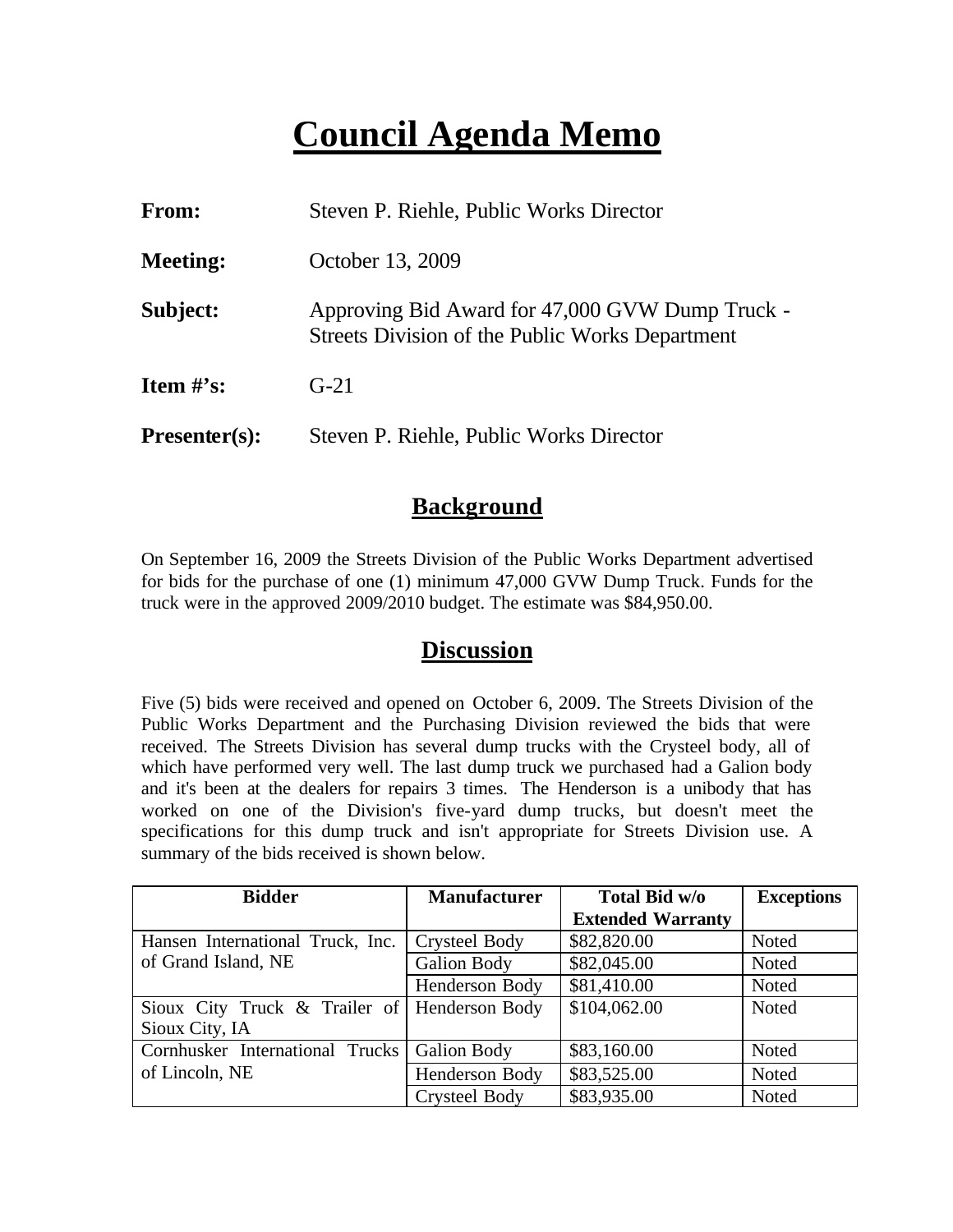| Peterbilt of Grand   Galion Body<br>Nebraska |                | \$90,119.00 | Noted |
|----------------------------------------------|----------------|-------------|-------|
| Island, NE                                   | Henderson Body | \$89,484.00 | Noted |
|                                              | Crysteel Body  | \$90,894.00 | Noted |
| Nebraska Truck Center, Inc. of Galion Body   |                | \$82,653.00 | Noted |
| Grand Island, NE                             | Henderson Body | \$82,018.00 | Noted |
|                                              | Crysteel Body  | \$83,428.00 | Noted |

There are sufficient funds for this purchase in Account No. 10033501.85625.

### **Alternatives**

It appears that the Council has the following alternatives concerning the issue at hand. The Council may:

- 1. Move to approve
- 2. Refer the issue to a Committee
- 3. Postpone the issue to future date
- 4. Take no action on the issue

## **Recommendation**

Public Works Administration recommends that the Council approve awarding the bid for one (1) 47,000 GVW Crysteel Body Dump Truck to Hansen International Truck, Inc. of Grand Island, Nebraska in the amount of \$82,820.00.

### **Sample Motion**

Move to approve bid award to Hansen International Truck, Inc. of Grand Island, Nebraska.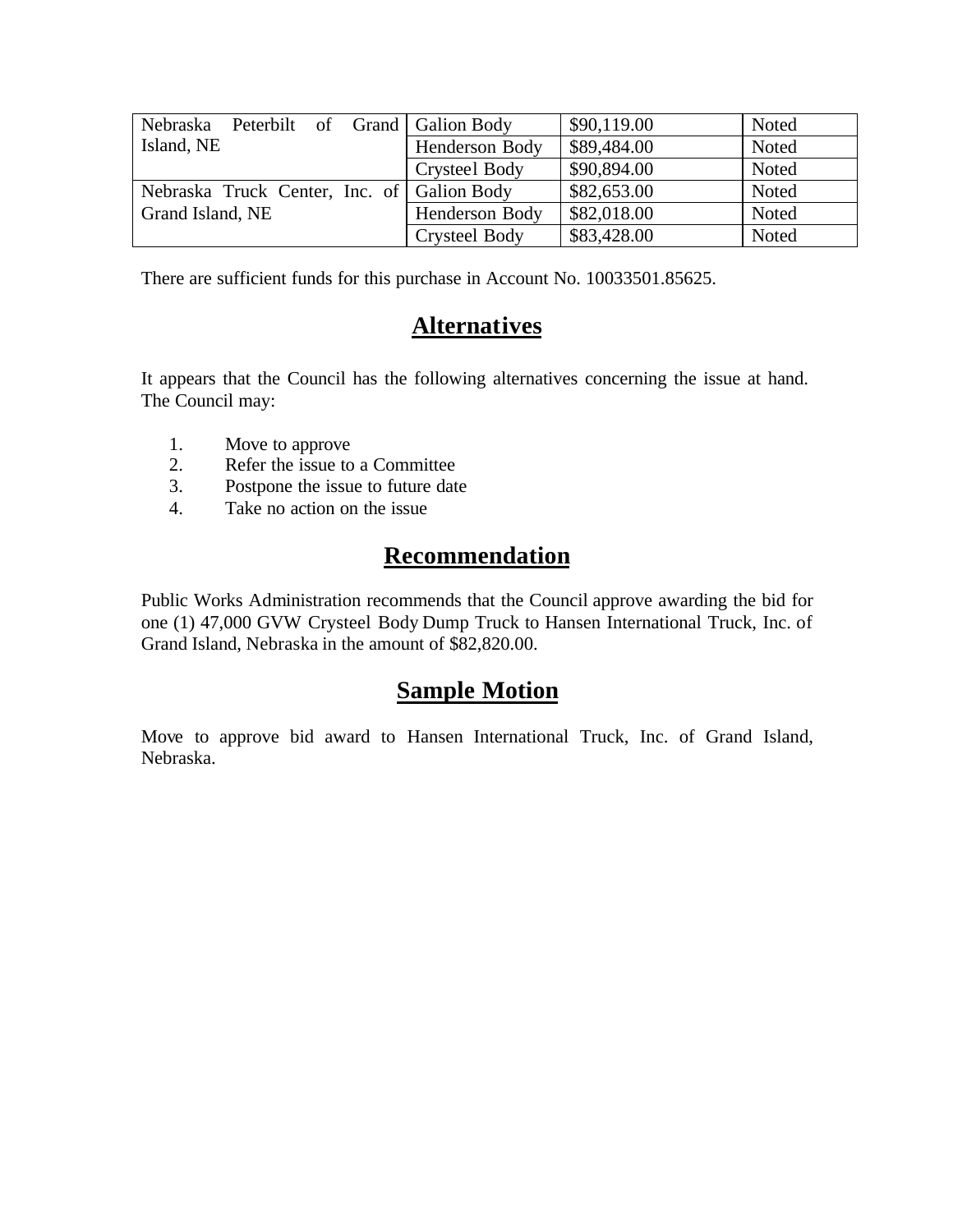#### *Purchasing Division of Legal Department* **INTEROFFICE MEMORANDUM**



Wes Nespor, Purchasing Agent

*Working Together for a Better Tomorrow, Today*

#### **BID OPENING**

| <b>BID OPENING DATE:</b>      | October 6, 2009 at 11:15 a.m.     |
|-------------------------------|-----------------------------------|
| FOR:                          | (1) Minimum 47,000 GVW Dump Truck |
| <b>DEPARTMENT:</b>            | <b>Public Works</b>               |
| <b>ESTIMATE:</b>              | \$84,950.00                       |
| <b>FUND/ACCOUNT:</b>          | 10033501-85625                    |
| <b>PUBLICATION DATE:</b>      | <b>September 16, 2009</b>         |
| <b>NO. POTENTIAL BIDDERS:</b> | 4                                 |

#### **SUMMARY**

| <b>Bidder:</b>          | Hansen International Truck, Inc. | Sioux City Truck & Trailer    |
|-------------------------|----------------------------------|-------------------------------|
|                         | <b>Grand Island, NE</b>          | Sioux City, IA                |
| <b>Exceptions:</b>      | <b>Noted</b>                     | <b>Noted</b>                  |
| <b>Bid Price:</b>       | \$82,045.00 (Galion Body)        | \$104,062.00 (Henderson Body) |
| <b>Alternative Bid:</b> | \$82,820.00 (Crysteel Body)      |                               |
| <b>Alternative Bid:</b> | \$81,410.00 (Henderson Body)     |                               |

| <b>Bidder:</b>          | <b>Cornhusker Int'l Trucks</b> | Nebraska Peterbilt           |
|-------------------------|--------------------------------|------------------------------|
|                         | Lincoln, NE                    | <b>Grand Island, NE</b>      |
| <b>Exceptions:</b>      | <b>Noted</b>                   | <b>Noted</b>                 |
| <b>Bid Price:</b>       | \$83,160.00 (Galion Body)      | \$90,119.00 (Galion Body)    |
| <b>Alternative Bid:</b> | \$83,525.00 (Henderson Body)   | \$89,484.00 (Henderson Body) |
| <b>Alternative Bid:</b> | \$83,935.00 (Crysteel Body)    | \$90,894.00 (Crysteel Body)  |
|                         |                                |                              |

| <b>Bidder:</b>          | Nebraska Truck Center, Inc.  |  |
|-------------------------|------------------------------|--|
|                         | <b>Grand Island, NE</b>      |  |
| <b>Exceptions:</b>      | <b>Noted</b>                 |  |
| <b>Bid Price:</b>       | \$82,653.00 (Galion Body)    |  |
| <b>Alternative Bid:</b> | \$82,018.00 (Henderson Body) |  |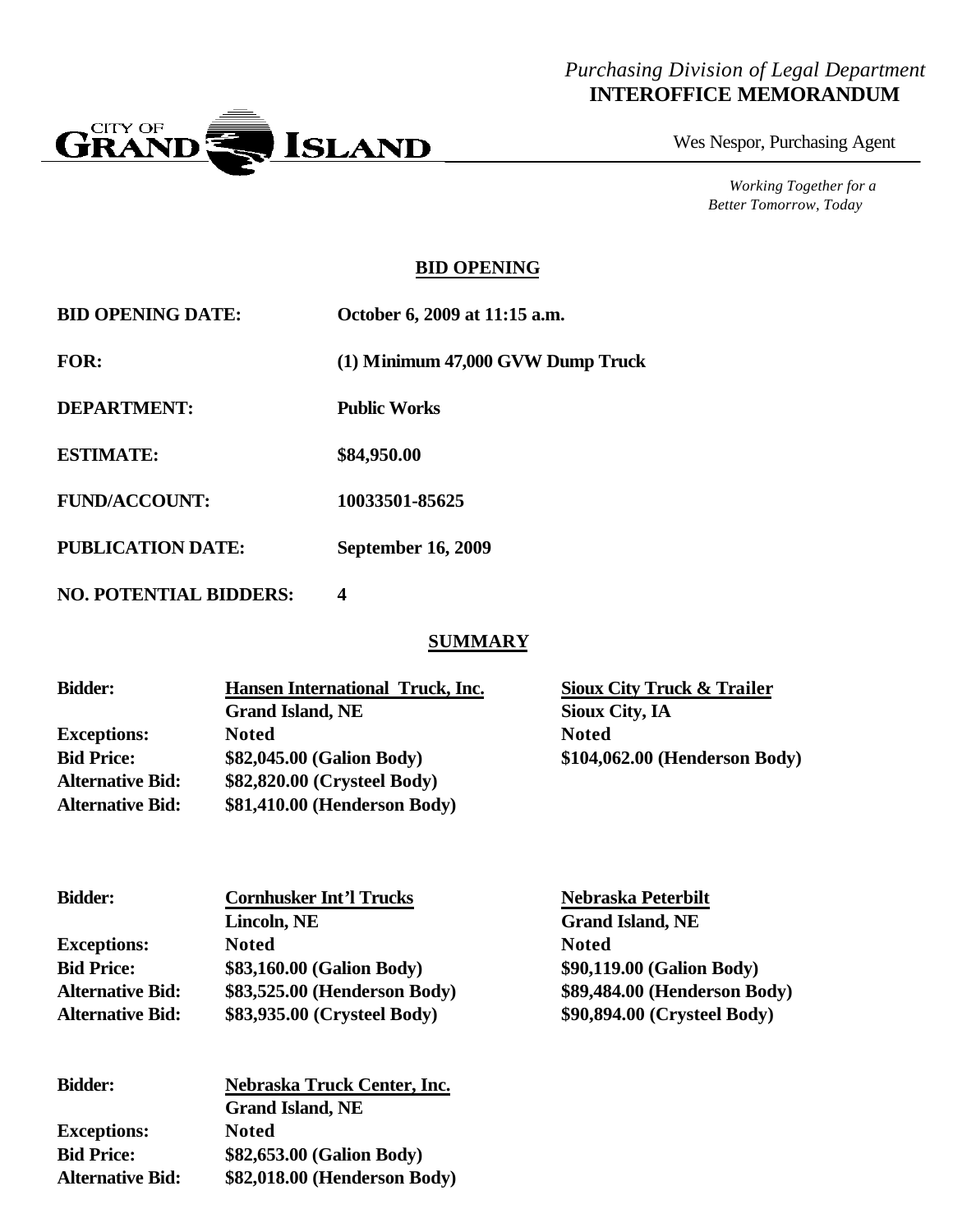#### **Alternative Bid: \$83,428.00 (Crysteel Body)**

**P1371**